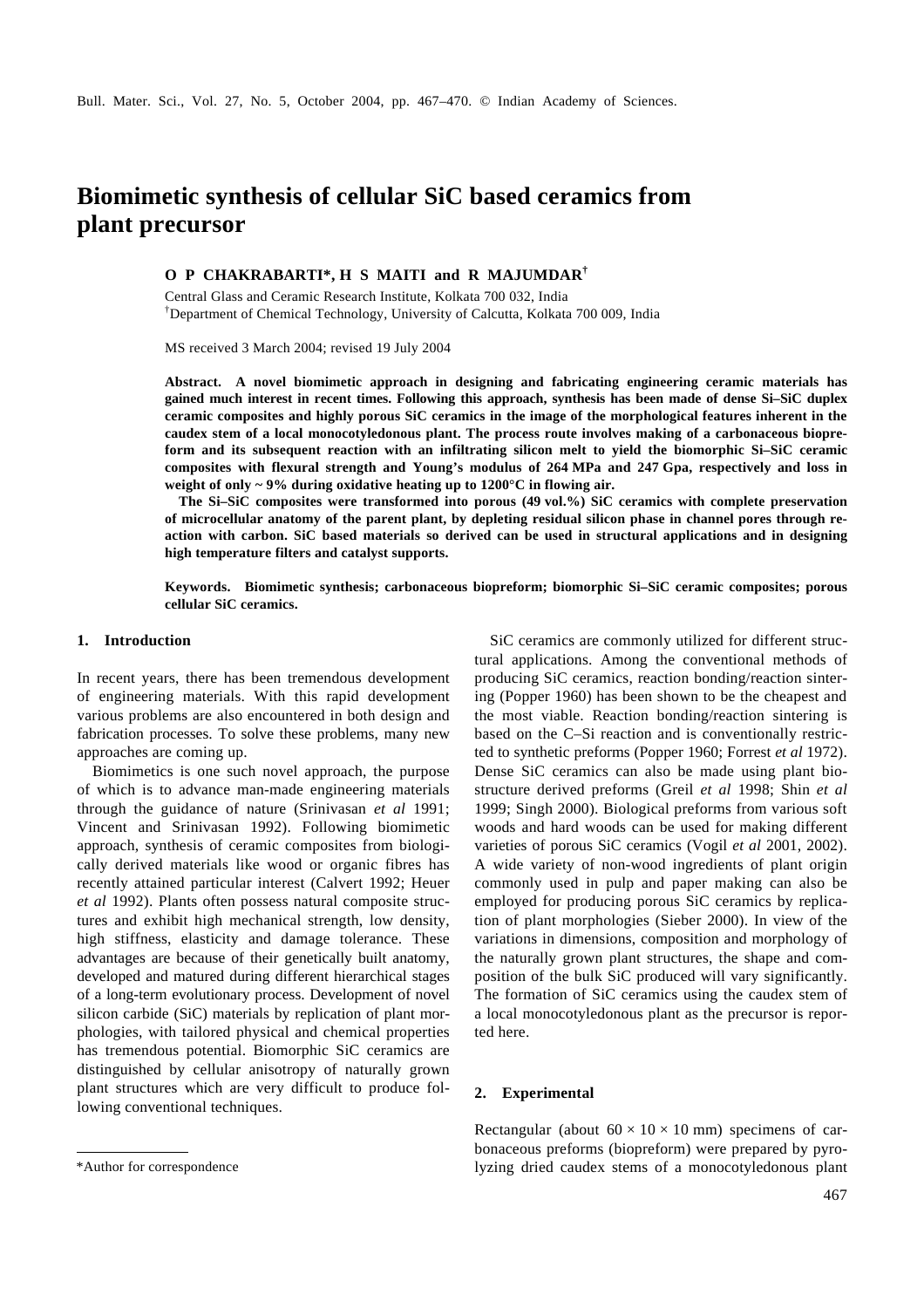from a local source at 800°C without any structural damage (cracking, loss of integrity etc) in a self-generated atmosphere in an electrically heated furnace. The details of the biopreform making is available elsewhere (Chakrabarti *et al* 2002a); the biopreform was subsequently infiltrated and reacted with molten silicon (purity 99⋅41 wt.%, Indian Metals and Ferro Alloys, India) under vacuum at a temperature of around 1600°C in a carbon heated furnace (Astro, Model 1000-3560-FP-8204025, Thermal Technologies, Santa Barbara, CA), to yield biomorphic Si/SiC ceramics (Chakrabarti *et al* 2002b). The carbon biopreform and the final product were subjected to X-ray diffraction (PW1710, Philips, Holland), microstructural examination using light microscopy (Zetopan, Reichert, Austria) and scanning electron microscopy (SE-440, Leo-Cambridge, Cambridge, UK), determination of the volumetric phase composition by point count method from light photomicrograph, thermal analysis (TGA) using a thermo-balance (STA490C, Netzsch-Geratebau GmbH, Germany) up to 1200°C in flowing air (70 ml/min) at a rate of 10°C/min, determination of density by water displacement method and porosity by boiling water method. Three-point bending strength and Young's modulus of Si/SiC ceramic material (specimens of  $45 \times 3.5 \times 2.5$  mm ground and polished up to 1 μm finish) were determined at room temperature using an Instron Universal Testing Machine and the deflection was monitored through a LVDT with a resolution of 0⋅05% of the full scale deflection. Five tests were conducted and an average value was reported.

In a separate set of experiments, the dense biomorphic Si–SiC ceramic sample was reacted with powdered carbon (ash content 0⋅68%, Assam Carbon Products Ltd., India) under vacuum at a temperature of around 1600°C in the carbon heated furnace (Chakrabarti *et al* 2003); this procedure ensured the removal of free silicon phase from biomorphic Si–SiC ceramic to yield porous cellular SiC ceramics. After reaction, the sample was polished and the microstructure was observed using scanning electron microscopy; density and porosity were determined by boiling water method and phase constitution by XRD.

## **3. Results and discussion**

## 3.1 *Carbon biopreform*

The transformation to the carbon preform was found to be associated with anisotropic shrinkages in different directions (axial, radial and tangential) with an overall change in linear dimensions of around 29%. Despite such a vast change, the structural integrity and the microscopic structural features were almost perfectly preserved. The microstructure of carbon preform shows retention of tubular elongated cell structures of the precursor plant that are aligned with the axis of the tree (figure 1a). Hollow channels of varying diameters originating from the

tracheidal pores are seen to be distributed in the crosssection (figure 1b). The transformed preform contained 35⋅7 vol.% solid, which is essentially amorphous carbon.

#### 3.2 *Biomorphic Si–SiC ceramic*

Infiltration of molten Si into the biocarbon preforms was found to be spontaneous when the tracheidal pore system had contact with melt. The specimens got fully infiltrated and reacted throughout into dense structures with complete retention of the macroscopical structural integrity. A marginal change in the overall linear dimension (around 1%) was noticed. The density and porosity of the final ceramic were found to be  $2.7 \text{ g/cm}^3$  and  $2.3 \text{ vol.}\%$ , respectively. The XRD analysis of the material shows the presence of *b*-SiC and Si. After reaction the carbonaceous pore wall is converted to *b*-SiC and the pores are filled with unreacted Si; the composition of the final ceramic was found to be 48⋅0 vol.% SiC and 49⋅7 vol.% Si. The diameter of the Si-filled pores was found to vary widely. This may be because of the variation of the pore diameter in the native wood tissue (from large diameter vascular channels to moderate diameter tracheidal cells) (Vogil *et al*



**Figure 1.** Light photomicrographs of the carbon preform: (**a**) longitudinal view and (**b**) cross-sectional view.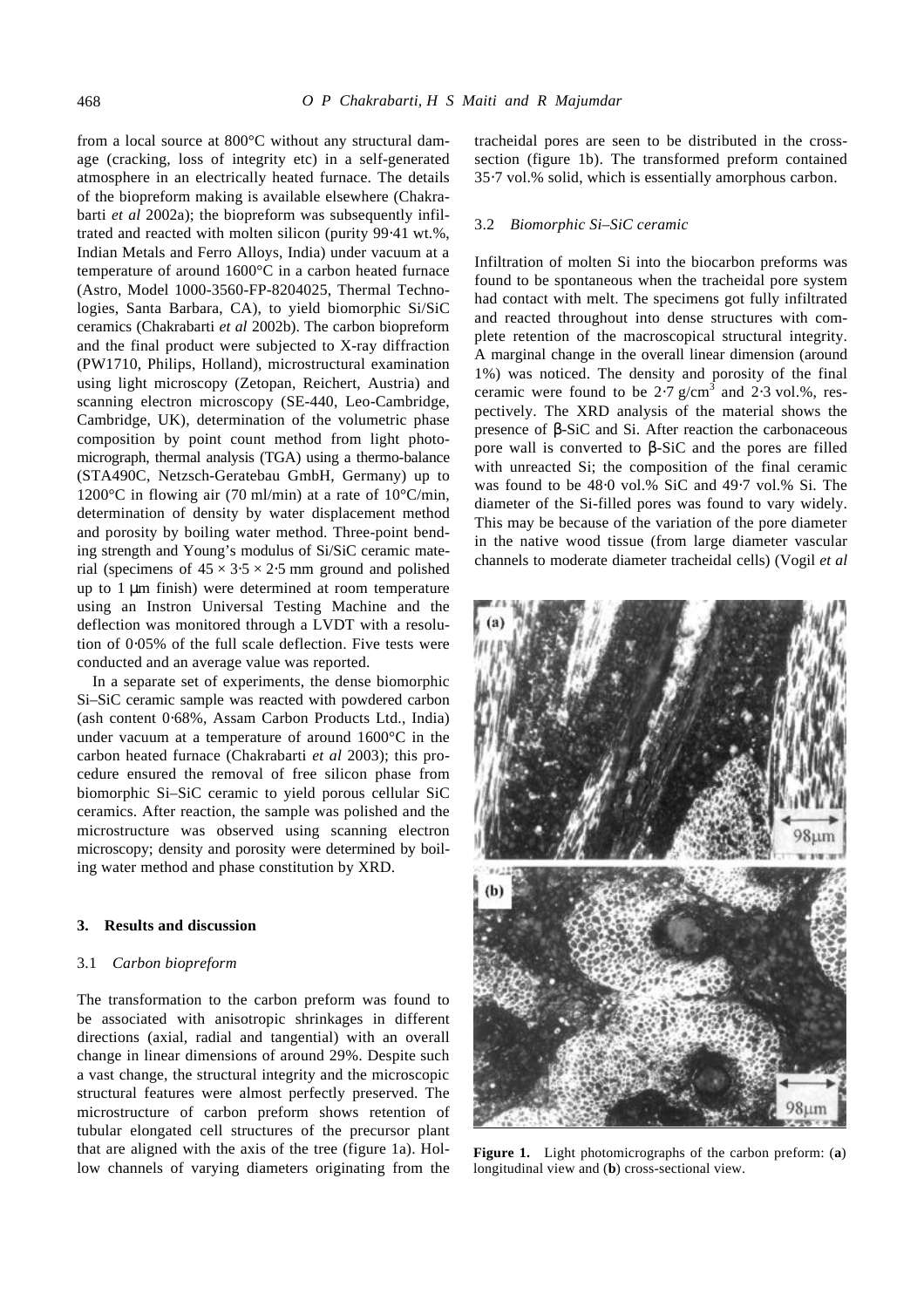2001). The retention of the tubular elongated cell structures is clearly seen in the converted specimen (figure 2), where the diameter of Si-filled pores was found to be around 8 μm and likely to be originated from the tracheidal cells. Also, the thickness of the *b*-SiC layer was found to vary within 5–13 μm in the converted specimen. Converted *b*-SiC structures and the Si-filled channel pores are fibrous in shape. When viewed under SEM, the preservation of the cellular ring morphology is more distinctly evident (figure 3); formation of around 5 μm thick SiC cellular ring around a Si-filled pore of around 53 μm diameter (likely to be originated from large vascular channels) is visible.

The bend test results and other properties have been presented in figure 4. The biomorphic Si/SiC ceramics contained more silicon than conventional reaction-bonded SiC (RBSC), a duplex ceramics also containing Si- and SiC-phases (Chakrabarti *et al* 1994). The strength and elastic modulus data are comparable to those of the conventional RBSC ceramics (figure 4, see also Chakrabarti *et al* 1994). The presence of fibrous structures is presumed to be contributing to the significant anisotropic strength of the final material. Thermogravimetry of the composite ceramic (figure 5) exhibited a small decrease in weight  $($   $\sim$  9%), indicating sufficient resistance of the final ceramic in high temperature oxidative environment. Most of the decrease in weight occurs between 580 and 680°C region probably due to the unreacted carbon getting oxidized.

## 3.3 *Porous cellular SiC ceramics*

Outward movement and reaction of residual Si-phase of biomorphic Si–SiC ceramic specimens occurred when they were positioned in the axial direction in intimate contact with powdered carbon during heating. The density and porosity of the Si-depleted material were found to be around 1⋅62 g/cc and 48⋅6 vol.%, respectively. XRD reveals *b*-SiC as the major phase present in the cellular SiC product thus formed with no detectable residual Sipeak (table 1). Figure 6 shows the cellular microstructure of Si-depleted porous *b*-SiC ceramic. As may be seen, the initial cellular anatomy was reproduced in the ceramic product. The SiC forming the cell wall material (e.g. struts) between the cells, is seen to be more or less sintered, resulting in densification of the strut material. The strut thickness was found to be 5–10 μm. Cellular SiC-ceramics have directed pores of diameter up to around 60 μm. Anisotropic cellular SiC ceramics may be suitable for applications as heat insulation structures, filters, catalyst carriers at high temperatures and thermally and mechanically loaded lightweight structures.



**Figure 3.** SEM of duplex Si/SiC showing formation of *b*-SiC cellular ring structure around Si-filled pore.



**Figure 2.** Light photomicrograph of duplex Si/SiC showing near-isomorphism with precursor plant.



**Figure 4.** Comparative property diagram of plant precursor derived biomorphic SiC and synthetic precursor derived reaction bonded SiC (RBSC).